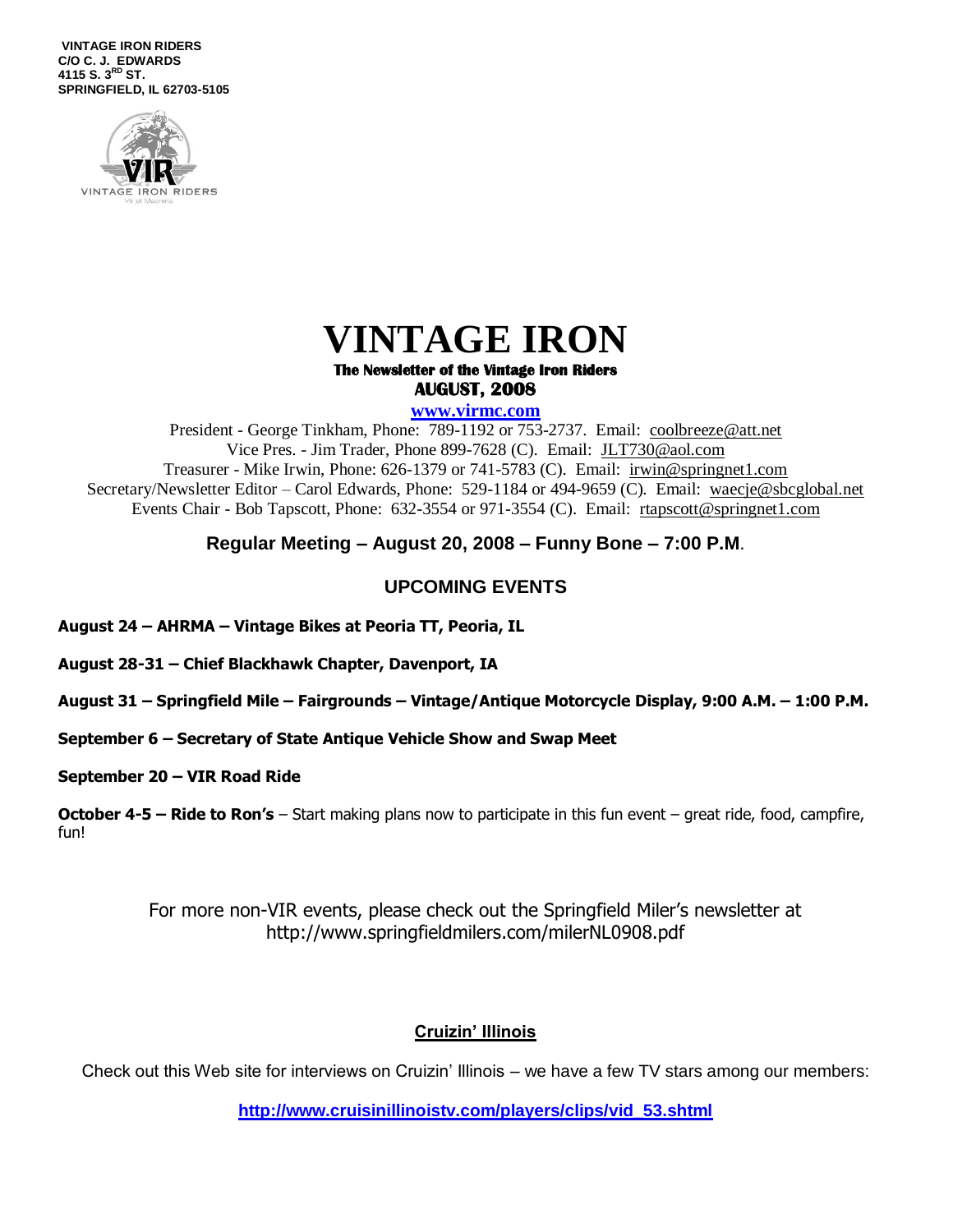## **PRESIDENT'S PRATTLE**

One Man's Influence

This month, I want to try something a little different. Rather than write about the late Dave Yost, I am telling about his brother, J.B. Norris. J.B. started the Springfield Milers BMW MC and started me down the path of motorcycle organizations and motorcyclists' rights. I am inspired with how one person can make a difference. This is just one example.

#### The Influence of J.B. Norris

For the past 25 or so years, I have been active in motorcycling organizations and in riders' rights. That sounds pretty good until you consider that I have been riding well over 45 years.

Something happened to me in the early 80's that brought me in from the cold world of an outlier to the fellowship of other riders. What happened was a young woman named Grace Norris, a coworker at the Department of Agriculture, approached me to say that her husband was starting a BMW club. She noticed that I rode my 64 R69S to work, and asked if I would be interested in joining.

I knew the fine things that large motorcycling organizations like AMA and A.B.A.T.E. were doing and had wondered if joining a local club might make motorcycling more fun. Out of curiosity, I attended the formation meeting of the Springfield Milers BMW MC in the Norris' basement. There, I met J.B. for the first time as well as other enthusiasts including Gary McCray, Steve Degler, and … (Here, my memory starts to fade!).

In the spring of 1984, J.B. suggested the Milers take on the Springfield Park District's ban on motorcycles on their otherwise public highways. I had been bothered by this unfair law for years even though the park police had never ticketed me. I would have attacked it before, but, like I said ,I was never bothered. Also, it is no fun tilting at a windmill all by oneself. After all, even Don Quixote had his sidekick Sancho Panza.

When we addressed our concerns to the Park Board, we found Riverton Harley Riders and United Motorcyclists of Illinois (UMI) were also there asking that motorcycles be allowed on public highways under the Park District's jurisdiction. The Park Board's obstinate refusal to recognize their obligation to be fair to all park drive users caused these three organizations to join the "Right to Ride Coalition."

After we convinced the Appellate Court to nullify the Park District's ban (the 1<sup>st</sup> time a court had ever done this!), the Right to Ride experience and contacts were useful in developing A.B.A.T.E. of Illinois. Illinois' A.B.A.T.E. has been the premier state motorcyclists' rights organization for decades and is responsible for protecting cycle rider training funds, offroad riding, and riders' right to choose what to wear whilst riding.

Yes, motorcycling and motorcycling organizations have come a long way in the past 20 or 30 years, and I am pleased to be part of that progress. As much as I have done and as far as I have come, I shall always remember that doggone J.B. Norris who got me going in the first place.

.

## NOTICES

Sec. of State Antique Vehicle Show and Swap meet, don't forget to register your antique vehicle, motorcycle, car, truck, tractor, race car what have you, Saturday, Sept. 6, downtown Springfield, registration form can be gotten from Donna at 557-5581 or email to [autoshow@ilsos.net,](mailto:autoshow@ilsos.net) swap area are \$20. And if VIR wants a FREE display, call Donna

> **"Vintage Visdom" What you do speaks so loud that I cannot hear what you say.**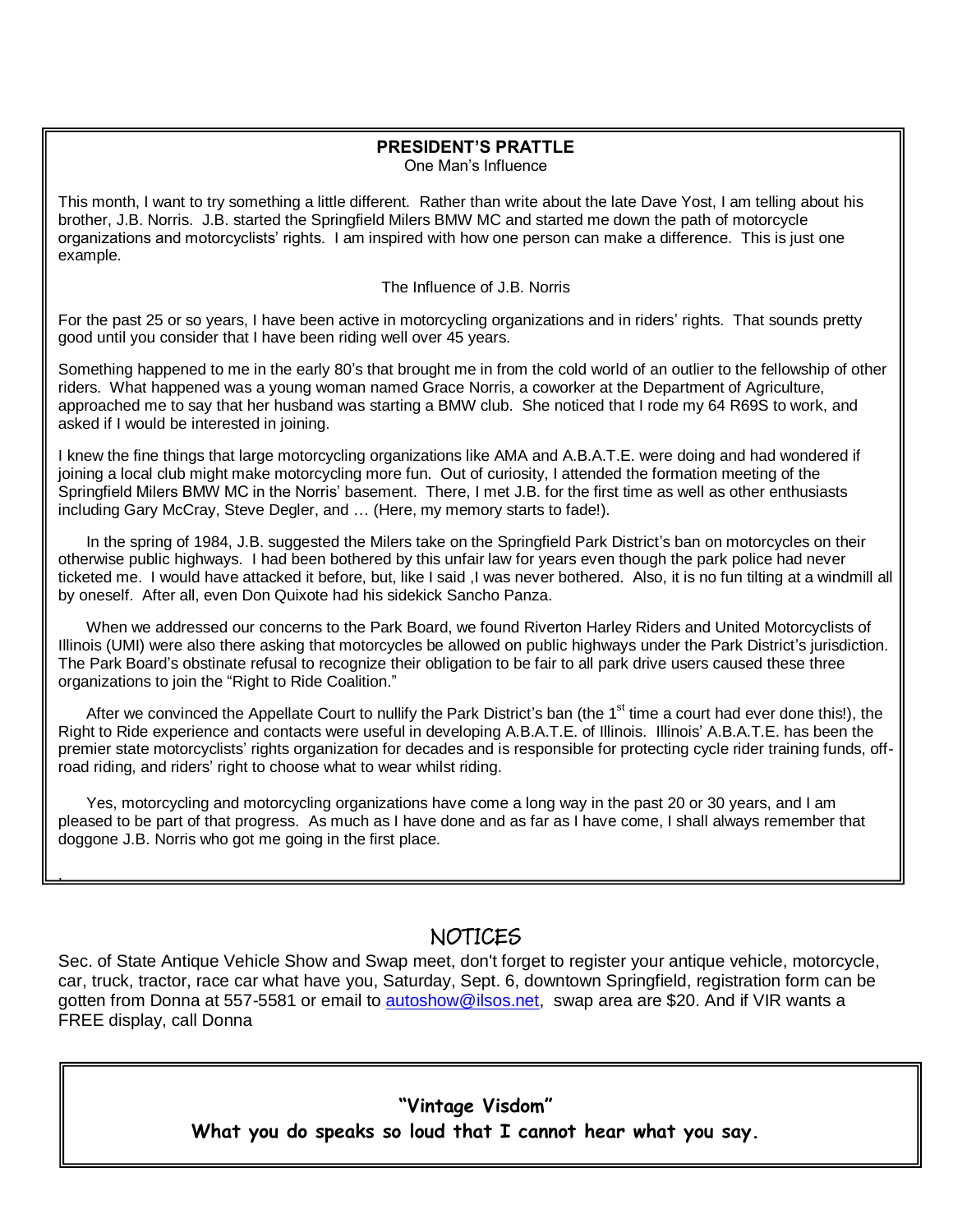#### **MINUTES OF MEETING Vintage Iron Riders Funny Bone/Break Time July 16, 2008**

Meeting called to order at 7:15 P.M. by President George Tinkham. The Pledge of Allegiance was recited.

The members observed a moment of silence in memory of the three members, Joann Charles, Jeff White and Dave Yost, who passed away since last meeting.

Treasurer's Report: Mike Irwin reported that we have \$1,239.57 in the treasury, plus tonight's business.

Events: There were only 4-5 bikes at Lincoln Land Community College show. Because of the weather, Hall's Thunder Night has been postponed until sometime in mid-September. July 18-20 is the AMCA Meet at Wauseon, OH. The following weekend (July 25<sup>th</sup>-27<sup>th</sup>) is the Mid-Ohio bike show. July 26<sup>th</sup> is the cancer benefit show at the Fieldhouse. There will be a poker run and bike show. Roy Sims is coordinating this event. August 8-9 is the Havana Car/Bike Show. There will be 12 classes this year. Jim Trader asked that we have good attendance so we can win the \$250 that we use for our Christmas Party.

Other upcoming events are the Downed Rider benefit in Athens on July 27 from 1:00 P.M. until 6:00 P.M.. Food will be available and prizes given out, including VIP tickets for an upcoming race. The Peoria TT Vintage Race is August 24th. There will be a special event at the Springfield Mile in September: Motorcyclists can ride the mile for a fee of \$10. The Secretary of State Antique Car/Bike Show and Swap Meet is September 6. Members were encouraged to register early.

There will be two Mile races on Labor Day Weekend – one on Sunday and the rain day for the May race on Monday. Motion was made and seconded to purchase Lap 13 for the Sunday race at a cost of \$100. Motion carried. Our display will be on Sunday.

Products: Bob Tapscott has one cap, one T-shirt and one sweatshirt left.

Old Business: Mike Irwin is still collecting photos to put in next year's calendar and asked that members send him a photo of their bike if they want it on the calendar. We need to get photos of the new members. George mentioned the Muni Opera production that featured one of his bikes. The photo was on the cover of the Arts & Entertainment Section in *The State Journal-Register*.

Bob reported on the State Fair Float. The application has been sent in and we are awaiting approval. The float is a work in progress and Bob asked for volunteers to contact him if they wish to participate. He explained how the float is being constructed.

New Business: Applicants for membership tonight were Mike Fuiten, who was present, and Dave Swanson from Rockford. Guests were friends of Dan and Carol Woodward, and Lisa Casson's sister, Shannon.

George reported that the Executive Board approved contributions in the amount of \$100 each to charities designated by the families of the recently-deceased members. The members approved this action.

George asked how many members rode their bikes to work today. He sent his photo to the AMCA magazine.

After a further report on the Havana Bike Show, George suggested that members volunteer to transport other members' bikes to events when the owner cannot attend.

Lisa mentioned that Dave Yost wanted to do a run to the Ronald McDonald House to deliver the can tabs he has been collecting. George asked Lisa to set a date for this run.

There being no further business, a motion was made and seconded to adjourn. Meeting adjourned at 7:55 P.M.

Carol J. Edwards, Secretary